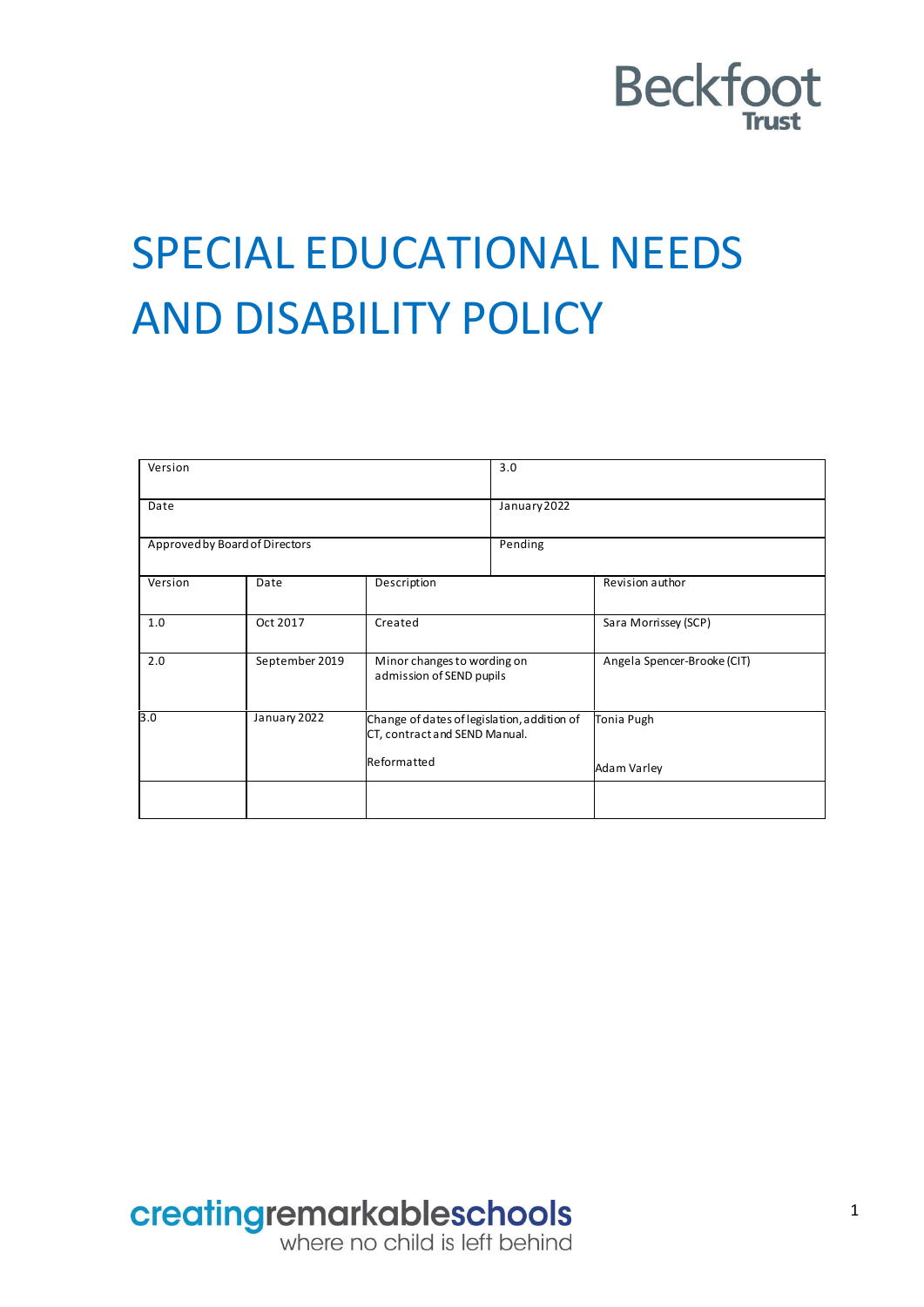#### **Table of Contents**

| 1.0  |  |
|------|--|
| 2.0  |  |
| 3.0  |  |
| 4.0  |  |
| 5.0  |  |
| 6.0  |  |
| 7.0  |  |
| 8.0  |  |
|      |  |
| 10.0 |  |
|      |  |
| 12.0 |  |
| 13.0 |  |
| 14.0 |  |
| 15.0 |  |
| 16.0 |  |
|      |  |
| 18.0 |  |
| 19.0 |  |
| 20.0 |  |
|      |  |
| 22.0 |  |
| 23.0 |  |
| 24.0 |  |
| 25.0 |  |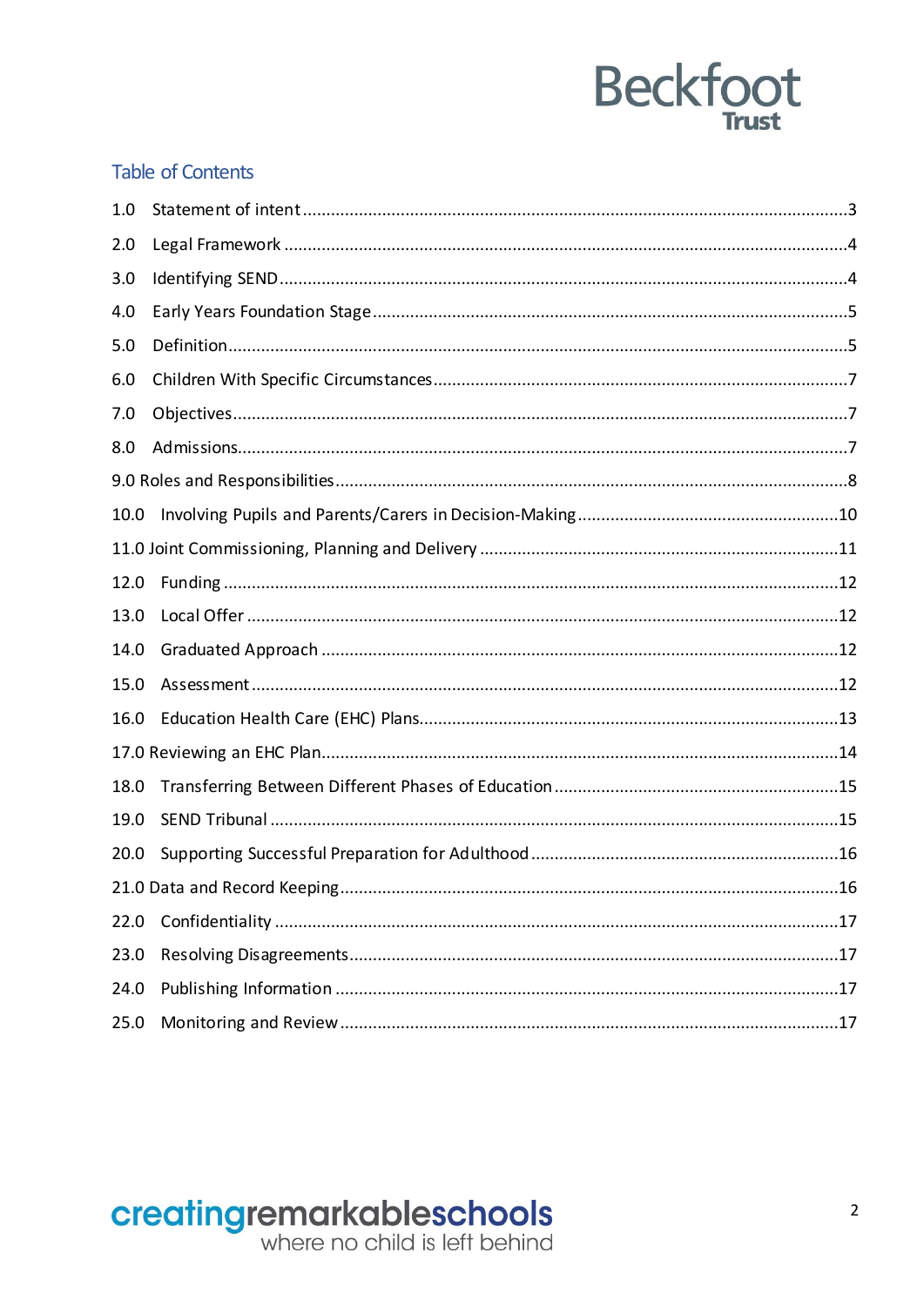## <span id="page-2-0"></span>1.0 Statement of intent

This policy outlines the framework for Beckfoot Trust to meet its duty and obligations to provide a high quality education to all of its pupils, including pupils with special educational needs and disabilities (SEND), and to do everything it can to meet the needs of pupils with SEND. Implementation of this policy is delegated to Trust school Headteachers.

Through successful implementation of this policy, the aim of Beckfoot Trust and its schools is to:

- Eliminate discrimination.
- Promote equal opportunities.
- Fostergood relationships between pupils with SENDand pupils without SEND.

Beckfoot Trust and Trust schools will work with the LA and other providers within the following principles, which underpin this policy:

- The involvement of children, parents/carers and young people in decisionmaking
- The identification of children's and young people's needs
- Collaboration between education, health and social care services to provide support
- High quality provision tomeetthe needs of children and youngpeoplewith SEND
- Greater choice and control for young people and parents/carers over their support
- Successful preparation foradulthood, including independent living and employment

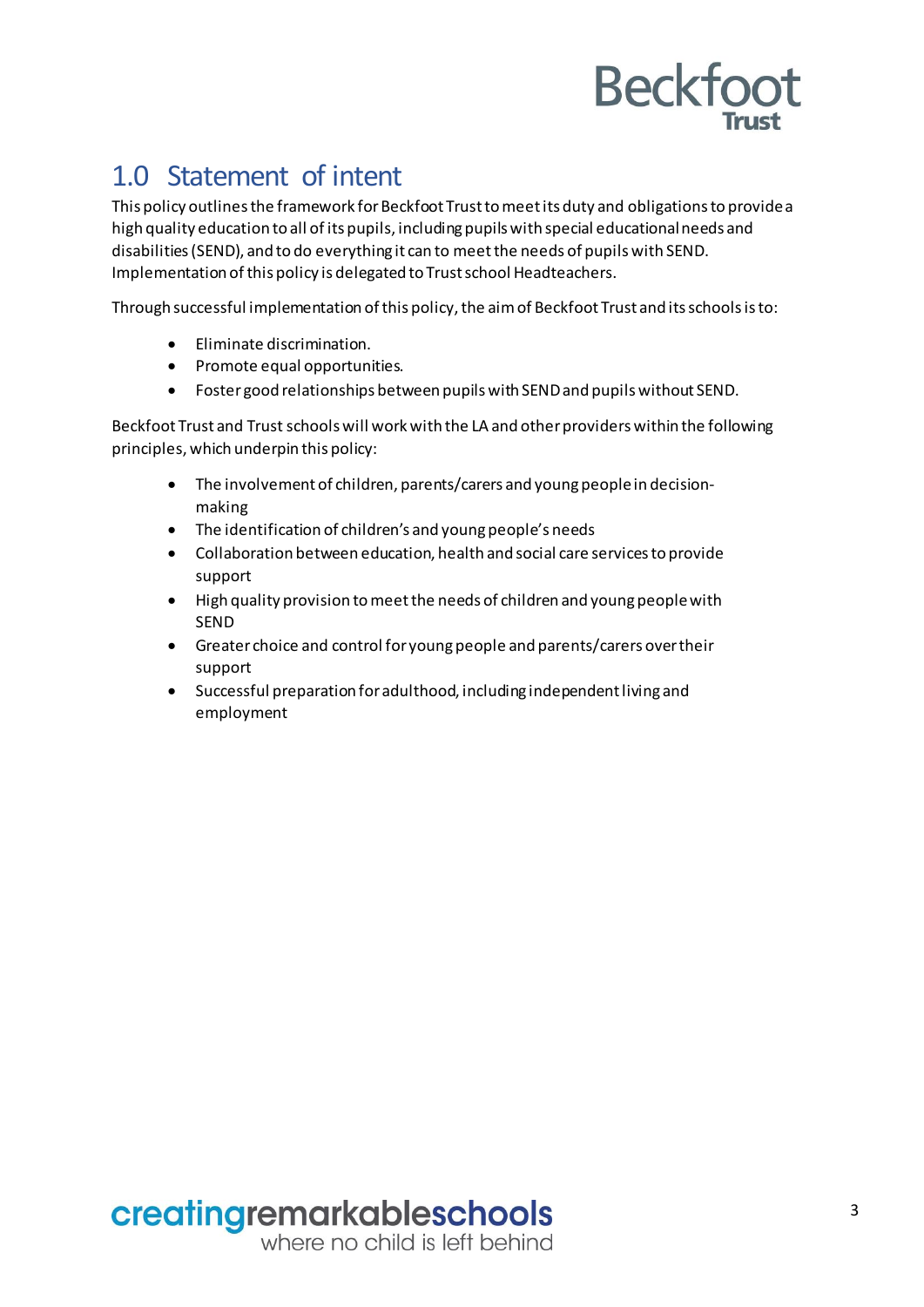## <span id="page-3-0"></span>2.0 Legal Framework

This policy has due regard to legislation, including, but not limited to, the following:

- Children and Families Act 2014
- Health and Social Care Act 2012
- Equality Act 2010
- Equality Act 2010 (Disability) Regulations2010
- Education Act 1996
- Education Act 2002
- Mental Capacity Act 2005
- Children Act 1989
- Special Educational Needs and Disability (Amendment) Regulations 2015
- Special Educational Needs (Personal Budgets) Regulations 2014
- Special Educational Needs and Disability (Detained Persons) Regulations 2015
- Local Government Act 1974
- Disabled Persons (Services, Consultation and Representation) Act 1986

This policy also has due regard to statutory and non-statutory guidance, including, but not limited to, the following:

- DfE (2015) 'Special educational needs and disability code of practice: 0 to 25 years'
- DfE (2015) 'Supporting pupils at school with medical conditions'
- DfE (published annually) 'Keeping children safe in education'
- DfE (2018) 'Working together to safeguard children'
- DfE (2021) 'School admissions code'

### <span id="page-3-1"></span>3.0 Identifying SEND

Beckfoot Trust has a clear approach to identifying and responding to SEND. We recognise the benefits of early identification: identifying need at the earliest point and then making effective provision improveslong-termoutcomesforthe pupil.

Class and subject teachers, supported by the senior leadership team, make regular assessments of progress for all pupils, which seek to identify pupilsmaking less than expected progress given their age and individual circumstances. This can be characterised by progress which:

- Is significantly slower than that of their peers starting from the same baseline
- Fails to match or betterthe pupil's previous rate of progress
- Fails to close the attainment gap between the pupil and their peers
- Widens the attainment gap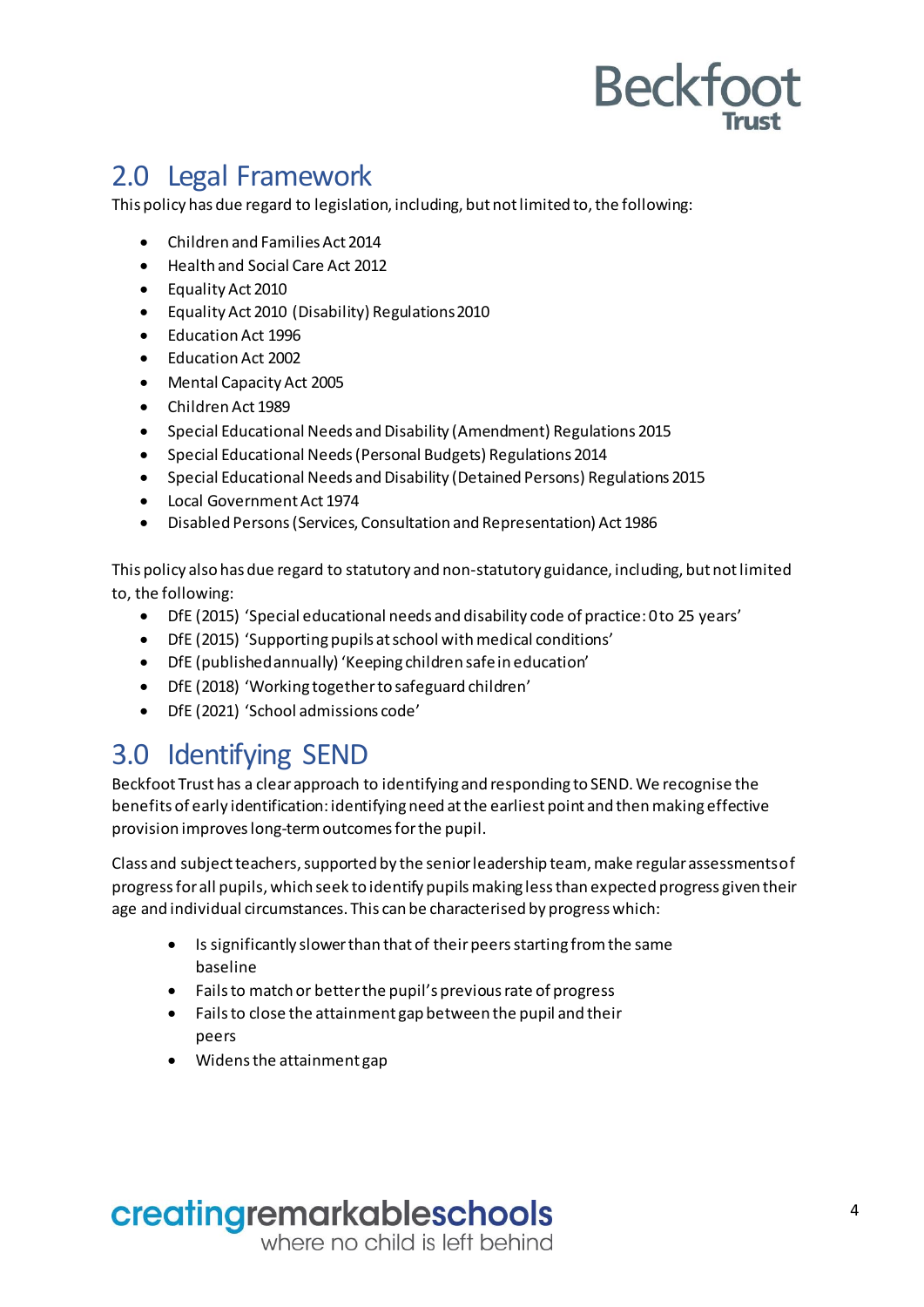## <span id="page-4-0"></span>4.0 Early Years Foundation Stage

The Early Years Foundation Stage (EYFS) is the statutory framework for children aged 0 to 5 years. Where relevant, Trust schools have arrangements in place to support EYFS pupilswith SEND.

Beckfoot Trust ensures all staff who work with young children are alert to emerging difficulties and respond early. In particular, parents know their children best and it is importantthat all practitioners listen and understand when parents express concernsabouttheir child's development.

Staff in all Trust schoolslisten to and addresses any concerns raised by children themselves.

In all Trust schools, we:

- Use our best endeavours tomake sure that pupilswith SEND get the support they need
- Ensure that pupils with SENDengage in the activities of school alongsidechildren who do not have SEND
- Designate a teacherto be responsible for coordinating SEND provision (the SENCO)
- Inform parentswhen we are making special educational provision fortheir child

Prepare a report on:

- The implementation of our SEND Policy
- Our arrangementsforthe admissionof children with disabilities
- The steps being taken to prevent children with disabilities from being treated less favourably than others
- The facilities provided to enable access to Trust schools for children with disabilities
- Our Accessibility Plan,showing how we plan to improve access overtime

## <span id="page-4-1"></span>5.0 Definition

For the purpose of this policy, apupil is defined as having SEND if he/she has a:

- Significantly greater difficulty in learning than the majority of others ofthe same age
- A disability or health condition, which prevents or hinders him/herfrommaking use of educational facilities of a kind generally provided forothers ofthe same age inmainstream schools or mainstreampost-16 institutions
- Under the Equality Act 2010, a disability is a physical or mental impairment, which has a long-term and substantial adverse effect on their ability to carry out normal day-to-day activities (Equality Act 2010, section 6(1))

When reviewing and managing special educational provision there are four broad areas of need and support which give an overview of the range of needs that should be planned for. All schools within the Trust review how wellequipped they are to provide support acrossthese areas:

#### **Communicationand interaction**

Children and young people with speech, language and communication needs (SLCN) have difficulty in communicating with others. This may be because they have difficulty saying what they want to or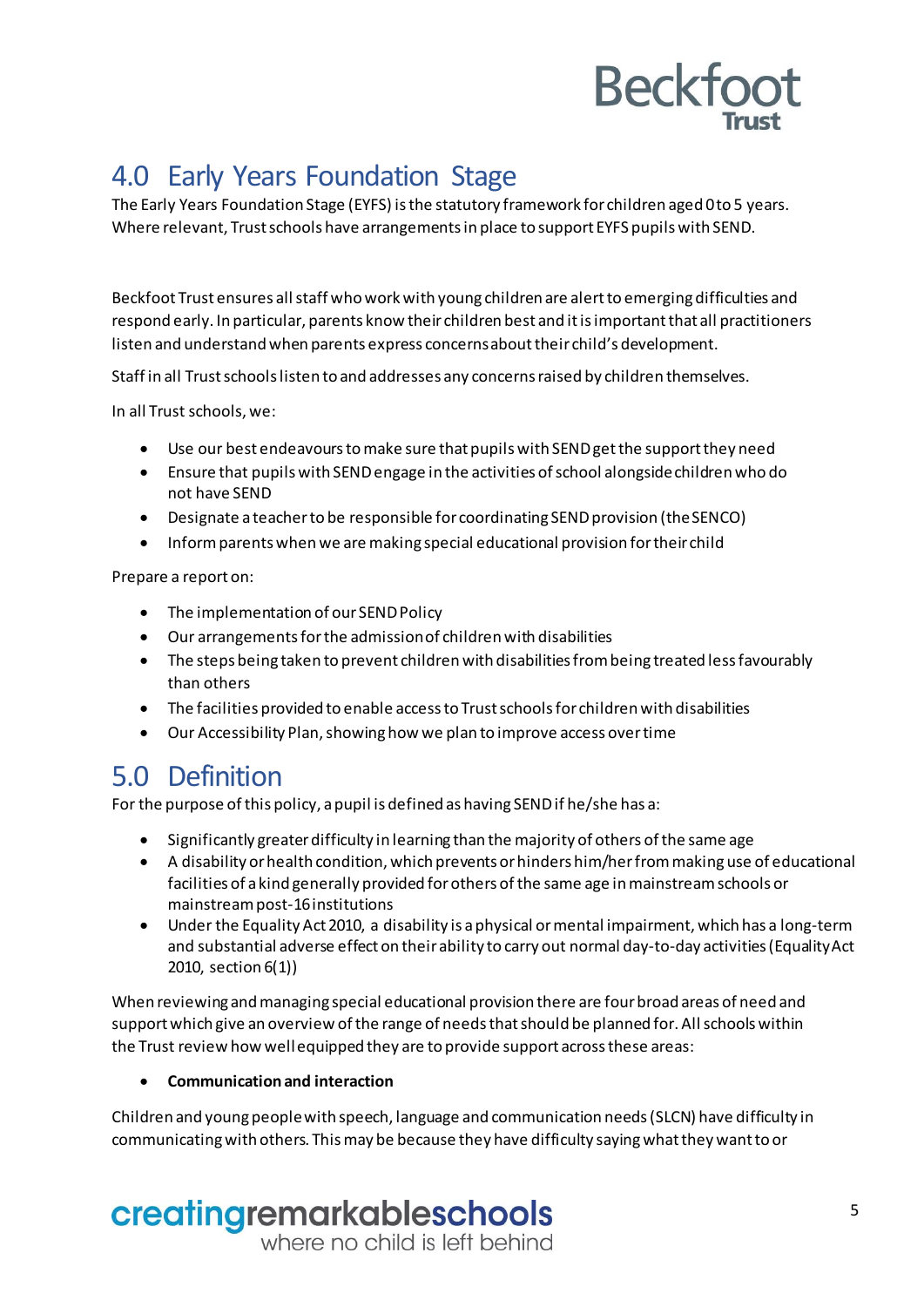they cannot understand what is being said to them, or they do not understand or use socialrules of communication. The profile forevery childwith SLCNis different and their needsmay change over time. They may have difficulty with one, some or all of the different aspects of speech, language or social communication at different times of their lives.

Children and young people with ASD, including Asperger's Syndrome and Autism, are likely to have particulardifficulties with socialinteraction. Theymay also experience difficultieswith language, communication and imagination, which can affect how they relate to others.

#### **Cognitionand learning**

Support for learning difficulties may be required when children and young people learn at a slower pace than their peers, even with appropriate differentiation.

Learning difficulties cover a wide range of needs, including moderate learning difficulties (MLD), severe learning difficulties (SLD), where children are likely to need support in all areas of the curriculum and associated difficulties with mobility and communication,through to profound and multiple learningdifficulties (PMLD), where children are likely to have severe and complex learning difficulties, as well as a physical disabilityorsensory impairment.

Specific learningdifficulties(SpLD), affectone ormore specific aspects of learning. This encompasses a range of conditionssuch as dyslexia, dyscalculia and dyspraxia.

**Social, emotionandmental healthdifficulties**

Children and young people may experience a wide range of social and emotional difficulties, which manifest themselves inmany ways. These may include becoming withdrawnorisolated, aswell as displaying challenging, disruptive ordisturbingbehaviour. These behavioursmay reflect underlying mental health difficulties such as anxiety or depression, self-harming, substance misuse, eating disorders or physical symptoms that are medically unexplained.

Other children and young people may have disorderssuch as attention deficit disorder, attention deficit hyperactive disorder or attachment disorder.

Schools and colleges should have clear processes to support children and young people, including how they will manage the effect of any disruptive behaviourso it does not adversely affect other pupils.

#### **Sensoryor physical needs**

Impairments which prevent orhinder people frommakinguse of the educational facilities generally provided, such as vision impairment (VI), hearing impairment (HI) or a multi-sensory impairment (MSI), diabetes, epilepsy and cancer, are included under the definition of disability, but children with such conditions do not necessarily have SEN.

**These conditions can be age-relatedandcan fluctuate overtime. A pupil with a disability is covered by the definitionof SENDif they require special educational provision.**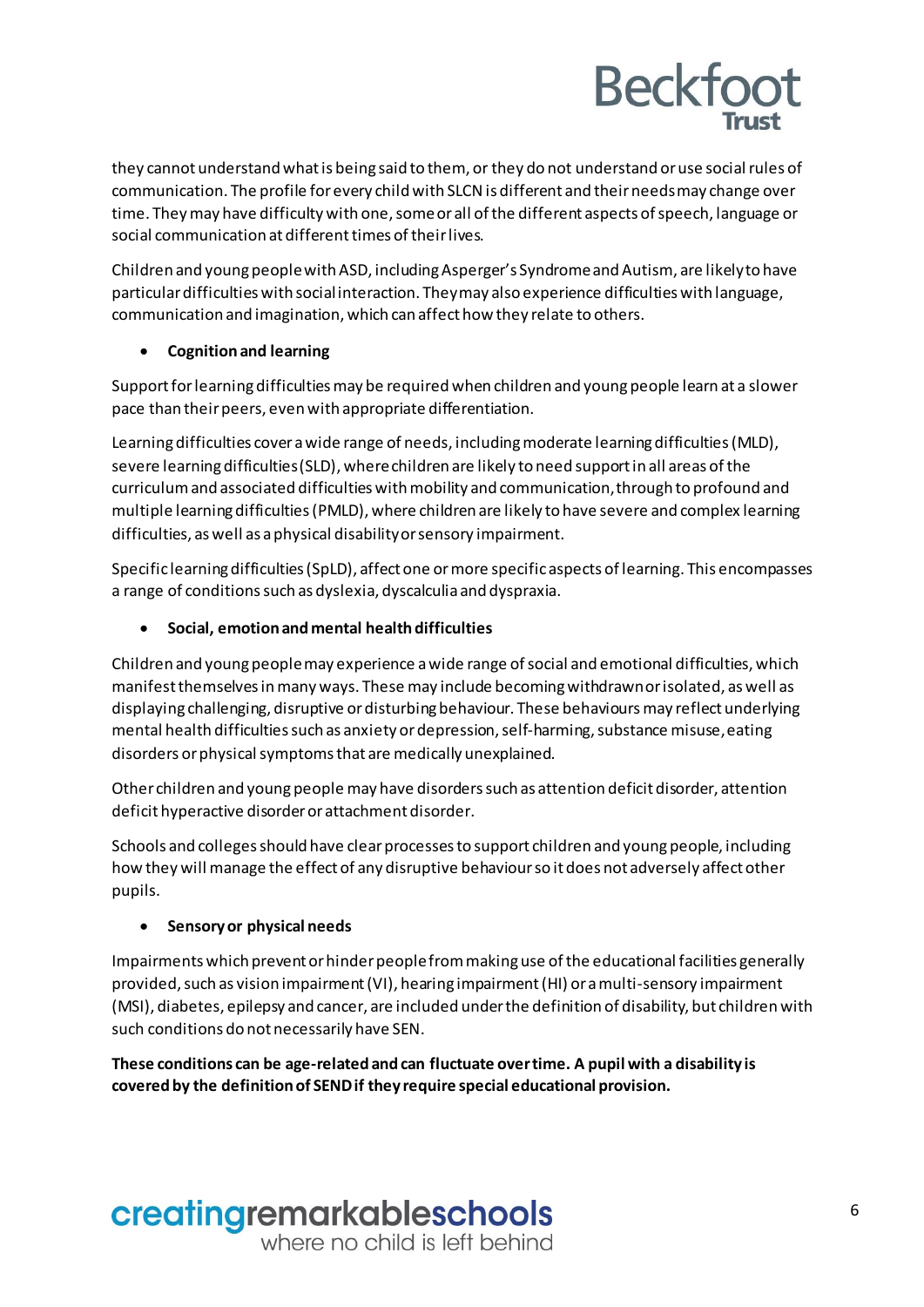Under the Equality Act 2010 (Disability) Regulations 2010, the following conditions do not constitute a disability:

**Beckfoot** 

- A tendency to steal
- A tendency to set fires
- A tendency to commit physical orsexual abuse towards others
- Exhibitionism Voyeurism
- Tattoos and piercings (Equality Act 2010(Disability) Regulations 2010, s 4(1))

### <span id="page-6-0"></span>6.0 Children With Specific Circumstances

**Lookedafter children**:Children at Trust schools who are being accommodated, or who have been taken into care, by the LA are legally defined as being 'looked after' by the LA. Trust schools recognise that children who have some formof SEN are more likely to be 'looked after', and it is likely that a significant proportion of them will have an EHC plan. All Trust schools have a designated memberofstaff for looked after children (LAC). Where that role is carried out by a person other than the SENCO, designated teachers should work closely with the SENCO to ensure that the implications of a child being both looked after and having SENare fully understood by relevant schoolstaff.

**Englishas an Additional Language (EAL)**: Trust schools give particular care to the identification and assessment of the SEN of children whose first language is not English. It is necessary to consider the pupil within the context of their home, culture and community. Where there is uncertainty about an individual pupil, each school makes full use of any local sources of advice relevant to the ethnic group concerned, drawingon community liaison arrangements whereverthey exist.

Trust schools appreciate that a lack of competence in English is not equated withlearning difficulties. Atthe same time, when children who have EALmake slow progress, it should not be assumed that their language status is the only reason; they may have learning difficulties. Trust schools look carefully at all aspects of a pupil's performance in different subjects to establish whetherthe problemsthey have in the classroom are due to limitations in their command of the language that is used there or arise from SEN.

## <span id="page-6-1"></span>7.0 Objectives

Trust Schools plan to achieve the core aims of this policy by achieving the following strategicand measurable objectives:

- To follow the graduated approach outlined in the SEND Code of Practice
- To monitorthe progress of all pupils in orderto aid the earliest possible identification of SEND

### <span id="page-6-2"></span>8.0 Admissions

Trust schools will ensurethey meet their duties underthe School Admissions Code by:

 Making arrangements for the admission of children where it has been agreed that a Trust school is named in theireducation, health and care (EHC) plan.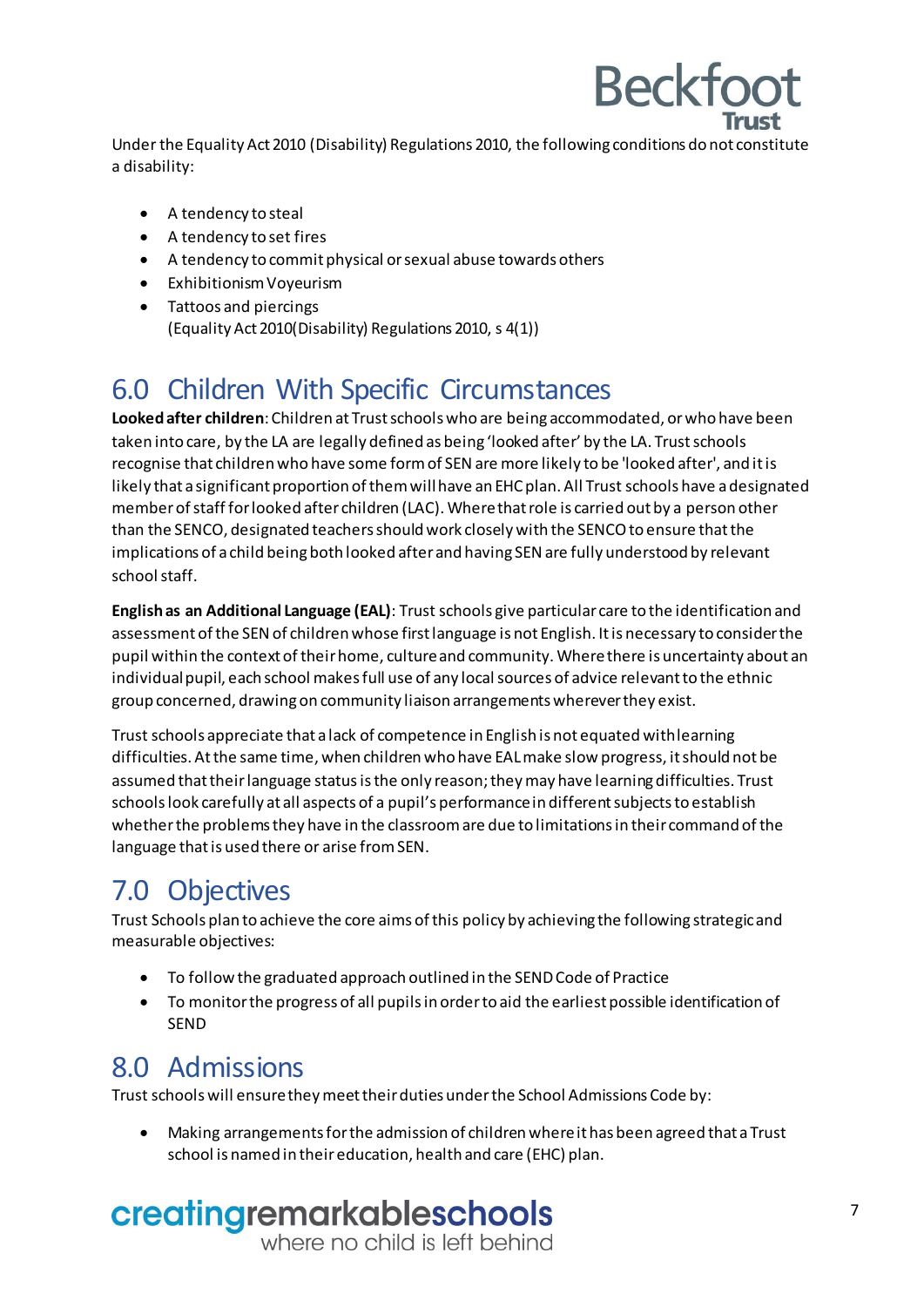

- Considering applications from parents of children who have SEND but do not have an EHC plan and working with parents, LA and appropriate agenciesto
- Not refusing admission for a child on the grounds thatthey do not have an EHC plan.
- Adopting fair practices and arrangements in accordance with the School Admissions Code for the admission of children without an EHC plan
- Arrangements for the fair admissions of pupils with SENDare outlined in the Admissions Policy and will be published on Trust schools website.

## <span id="page-7-0"></span>9.0 Roles and Responsibilities

#### **Trust schools have a responsibility to:**

- Fully engage pupils with SEND and theirparents/carers when drawingup policiesthat affect them
- Identify, assess and make provision for all children and young people with SEND, whether or not they have an EHC plan
- Endeavour to secure the special educational provision called forby apupil's SEND.
- Designate an appropriate memberofstaffto be the special educational needs coordinator (SENCO) and have responsibility for coordinatingprovision for pupils with SEND
- Appoint a designated teacher forlooked after children, where appropriate
- Make reasonable adjustments forpupils with disabilities to help alleviate any substantial disadvantage they experience because of their disability
- Take necessary stepsto ensure that pupilswith disabilities are not discriminated against, harassed or victimised
- Prepare the arrangementsfor the admission of pupils with SENDand the facilities provided to enable accessto Trust schools forpupils with disabilities
- Prepare the accessibility plan showing how they intend to progressively improve access over time
- Publish annual information, setting out the measures and facilities to assist access for pupils with disabilities
- Publish annual information aboutthe arrangements for the admission of pupils with disabilities, the steps takento prevent pupils being treated less favourably than others, the facilities provided to assist pupils with SEND, and publish the Trust school's accessibility plan
- Develop complaints procedures which, alongwith details about appealing to the SEND tribunal, will be made known to parents/carers and pupils through a single pointof access
- Provide suitable,full-time education from the sixth day of a fixed permanent exclusion of a pupil with SEND, in line with theirEHC plan
- Ensure arrangements are in place to support pupils atschool withmedical conditions
- Cooperate with the LA in drawingup and reviewing the Local Offer
- Appoint an individual Director and Local School CommitteeMemberto oversee Trust school arrangements for SEND
- Prepare the SEN information report and publish it on their school website

#### **The headteacherhas a responsibility to:**

 Ensure that those teachingor workingwith pupilswith SEND are aware of their needs, and have arrangements in place to meetthem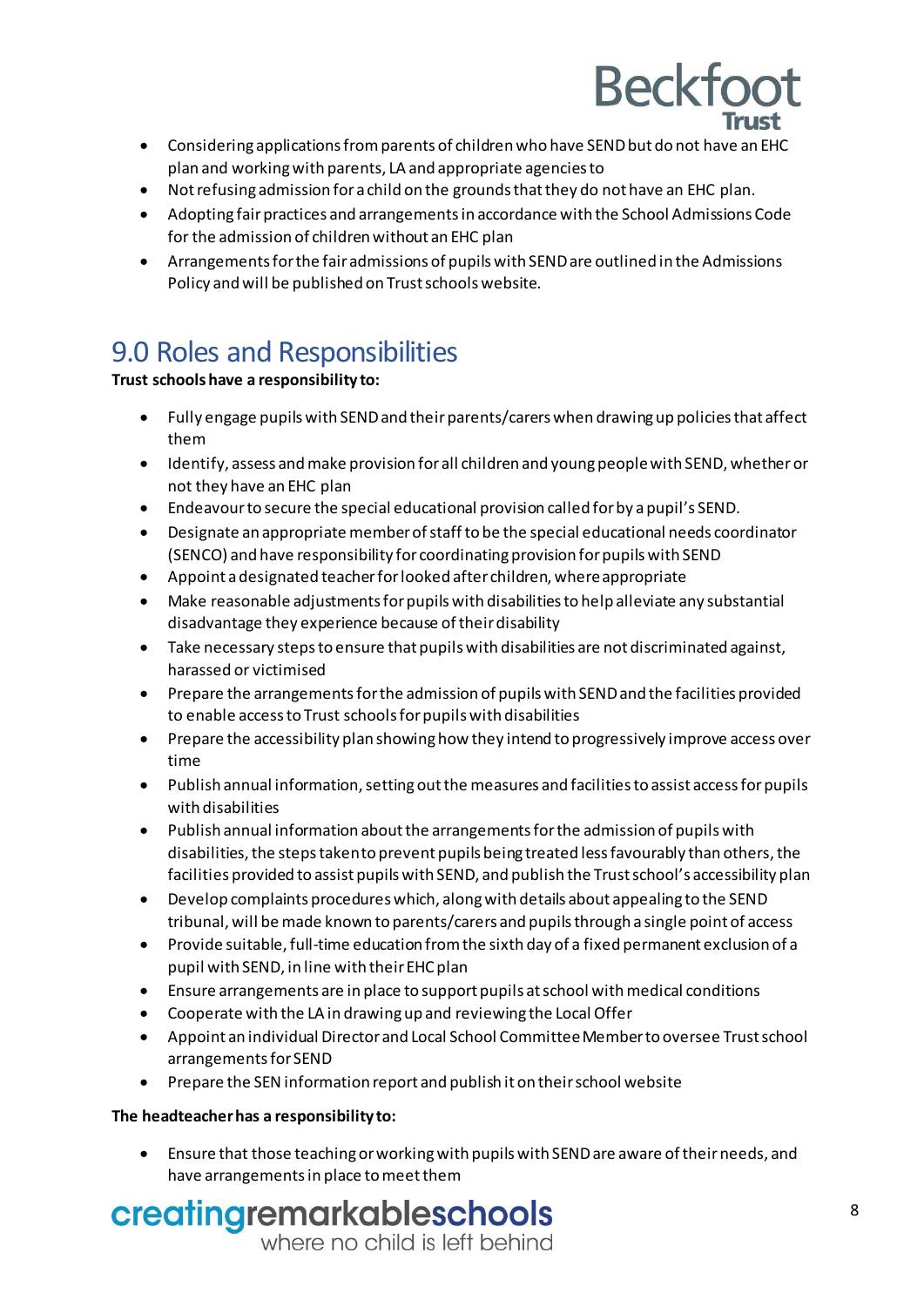

- Ensure that teachersmonitorand review pupils' progress during the course ofthe academic year
- Cooperate with the LA during annual EHC plan reviews
- Ensure that the SENCO has sufficient time and resources to carry out their functions
- Provide the SENCO with sufficient administrative support and time away from teaching to enable themto fulfil their responsibilities, in a similarway to other important strategic roles within Trustschool
- Appoint a designated teacher forlooked after children, who willwork closely with the SENCO to ensure that the needs of the pupil are fully understood by relevant school staff.
- $\bullet$  Regularly and carefully, review the quality of teaching for pupils at risk of underachievement, as a core part of the Trust school performance management arrangements
- Ensure that teachers understand the strategies to identify and support vulnerable pupils, and possess knowledge of the types of SEND most frequently encountered
- Ensure that procedures and policiesforthe day-to-day runningof the Trust school do not directly or indirectly discriminateagainst pupils with SEND
- Take stepsto ensure that pupils and parents/carers are actively supported in contributing to needs assessments, and developing and reviewing EHC plans
- Establish andmaintain a culture of high expectations and include young people with SEND in all opportunities availableto other pupils
- Consult health and social care professionals, pupils and parents/carersto ensurethe needs of children with medical conditions are effectively supported
- Keep parents/carers and relevantteachers up-to-date with any changes or concerns involving the pupil
- Identify any patterns in the identification of SENDwithin Trustschools and in comparison with national data

#### **The SENCOhas a responsibility to:**

- Be a qualified teacher
- Achieve the NationalAward in Special Educational Needs Coordination within three years of appointment, where they have not previously acted as SENCO at another school for longer than 12 months (The National Awardmust be a postgraduate course accredited by a recognised higher education provider) (This does not apply to SENCO's in Special Schools)
- Collaborate with the governing body and headteacher, as part of the Trust school leadership team,to determinethe strategic development of SEND policy and provision in Trust schools
- Work with the Trust school's Local School Committees and the headteacher to ensure that Trust schoolsmeet theirresponsibilities underthe Equality Act 2010 with regard to reasonable adjustments and access arrangements
- Undertake day-to-day responsibility for the operation of the SEND policy
- To follow the principle and process for alignment to the Trust Contract (June 2021) for SEND
- To collaborate with other SENCO's through networks and Collective Efficacy Teams
- To adhere to and use the content agreed to in the SEND Manual
- Coordinate the specific provisionmade to support individual children with SEND, including those with EHC plans
- Liaise with the relevant, designated teacherwhere a looked after pupil has SEND
- Advise on a graduated approach to providing SEND support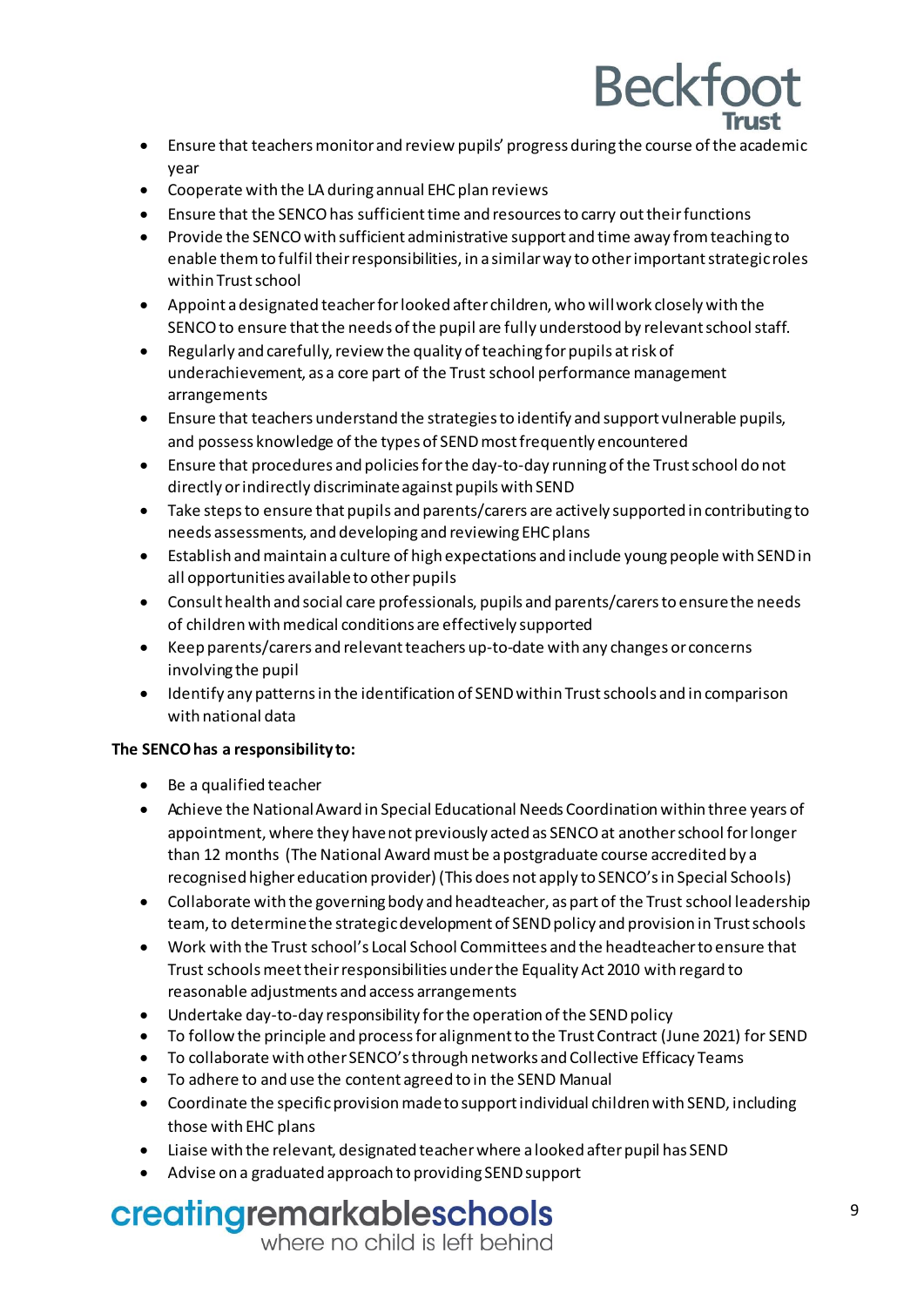- Advise on the deployment of Trust school's delegated budget and other resources to meet pupils' needs effectively
- Liaise with the parents/carers of pupils with SEND
- Liaise with early years providers, other schools, educationalpsychologists,health and social care professionals, and independent or voluntary bodies
- Be a key point of contact with external agencies, especially the LA and LA support services
- Liaise with the potentialfuture providers of education to ensure that the pupil and their parents are informed about options and a smooth transition is planned
- Depending on the setting, draw up a one-page profile, learning plan or similar of the pupil with SEND
- Provide professional guidance to colleagues and work closely with staff members, parents/carers and other agencies, including SENDcharities
- Be familiar with the provision in the Local Offer and be able to work with professionals providing a supporting role to the family
- Ensure, as far as possible, that pupils with SEND take part in activities run by Trust schools, together with those who do not have SEND
- Ensure that Trust schools keep the records of all pupils with SEND up-to-date
- Inform the parents/carers of pupils with SEND that SEND provision is being made where the pupil does not have an EHC plan
- Identify any patterns in the identification of SENDwithin Trust schools and in comparison with national data
- Support the class/subject teacher in the further assessment of a pupil's particular strengths and weaknesses, and advise on effective implementation of support

#### **Class/subjectteachers have a responsibility to:**

- Plan and review support for their pupils with SENDon a graduated basis, in collaboration with parents/carers, the SENCO and, where appropriate, the pupils themselves
- Set high expectations forevery pupiland aimto teach them the full curriculum, whatever their priorattainment
- Plan lessonsto address potential areas of difficulty to ensure thatthere are no barriers to every pupil achieving, and every pupilwith SEND will be able to study the full national curriculum
- Be responsible and accountable for the progress and development of the pupils in their class
- Be aware of the needs, outcomes sought, and support provided to any pupils with SEND they are workingwith
- Keep the relevant figures of authority up-to-date with any changes in behaviour, academic developments and causes of concern.

### <span id="page-9-0"></span>10.0Involving Pupils and Parents/Carers in Decision-Making

Parents/carers of pupils with SEND are encouraged to share their knowledge of their child; the headteacher and SENCOwill aim to give them the confidence thattheir views and contributions are valued and will be acted upon.

Parents/carers will always be formally notifiedwhen Trust schools providetheir childwith SEND support.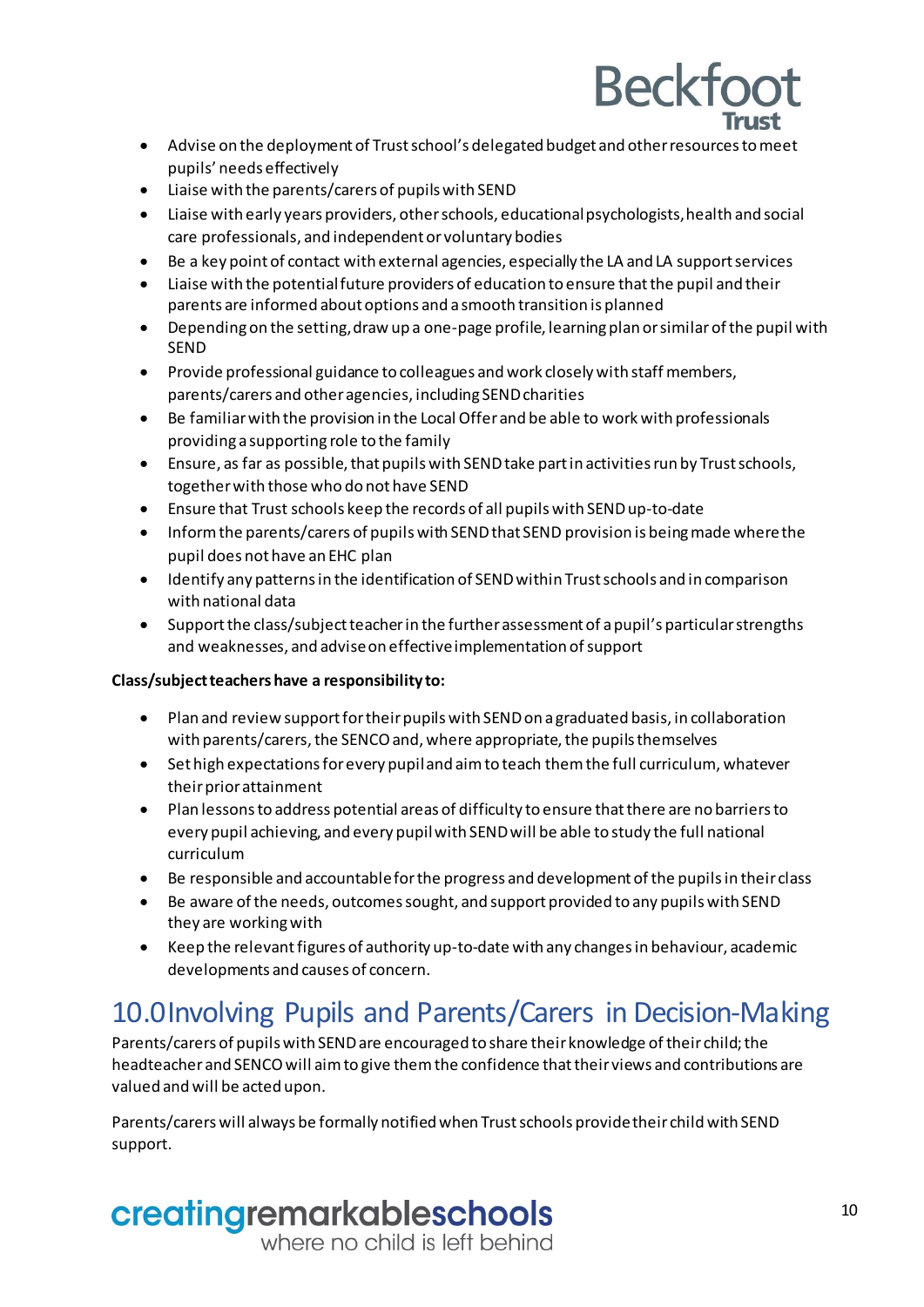Decisions on whether Trustschools will commission added provisions will be informed by the student's needs, as detailsin their EHCP and/ordiscussed thoroughly with the LA, parents/carers and, when/where appropriate, the pupil involved.

Decisions about educationwillnot unnecessarily disrupt a pupil's education or any health treatment underway.

The planning that each school in the Trust implements willhelp parents/carers, children and young people with SEND expresstheir needs,wishes and goals, and will:

- Focus on the pupil as an individual, nottheir SEND label.
- Be easy for children, young people and their parents/carers to understand and use clear, ordinary language and images, rather than professional jargon.
- Highlight the pupil's strengths and capabilities.
- Enable the pupil, and those who know them best, to say what they have done, what they are interested in and what outcomesthey are seeking in future.
- Tailor support to the needs of the individual.
- Organise assessmentstominimise demands on families.
- Bring together relevant professionalsto discuss and agree together the overall approach.

The class teacher or nominated member of staff, supported by the SENCO, will meet with pupils, and parents/carers of pupils receiving SEND support regularly throughout the year to set clear outcomes, review progress, discuss activities and support, and identify parental responsibilities.

### <span id="page-10-0"></span>11.0 Joint Commissioning, Planning and Delivery

Beckfoot Trustis committed to ensuring that pupilswith SEND are able to achieve theirambitions and the best possible educational outcomes, as well as other such assecuring employment and living as independently as possible. Trust schools work closely with local education, healthand social care services to ensure pupils get the right support.

Beckfoot Trust assists the LA in carryingout their statutory duties under the Children and Families Act 2014, by ensuring that services work together where this promotes children and young people's wellbeing or improves the quality of special educational provision (Section 25 of the Children and Families Act 2014).

Beckfoot Trustwill draw on the wide range of local data-sets aboutthe likely education needs of children and young people with SEND to forecast future need, including:

- Population and demographic data
- Prevalence data for different kinds of SENDamong children and young peopleatthe national level
- Numbers of local children with EHC plans and theirmain needs
- The numbers and types of settings locally thatwork with oreducate children with SEND.
- An analysis of local challenges/sources of health inequalities

Trust schools will plan, deliver andmonitorservices against how welloutcomes have beenmet, including, but not limited to:

Improved educational progress and outcomesfor children and young people with SEND.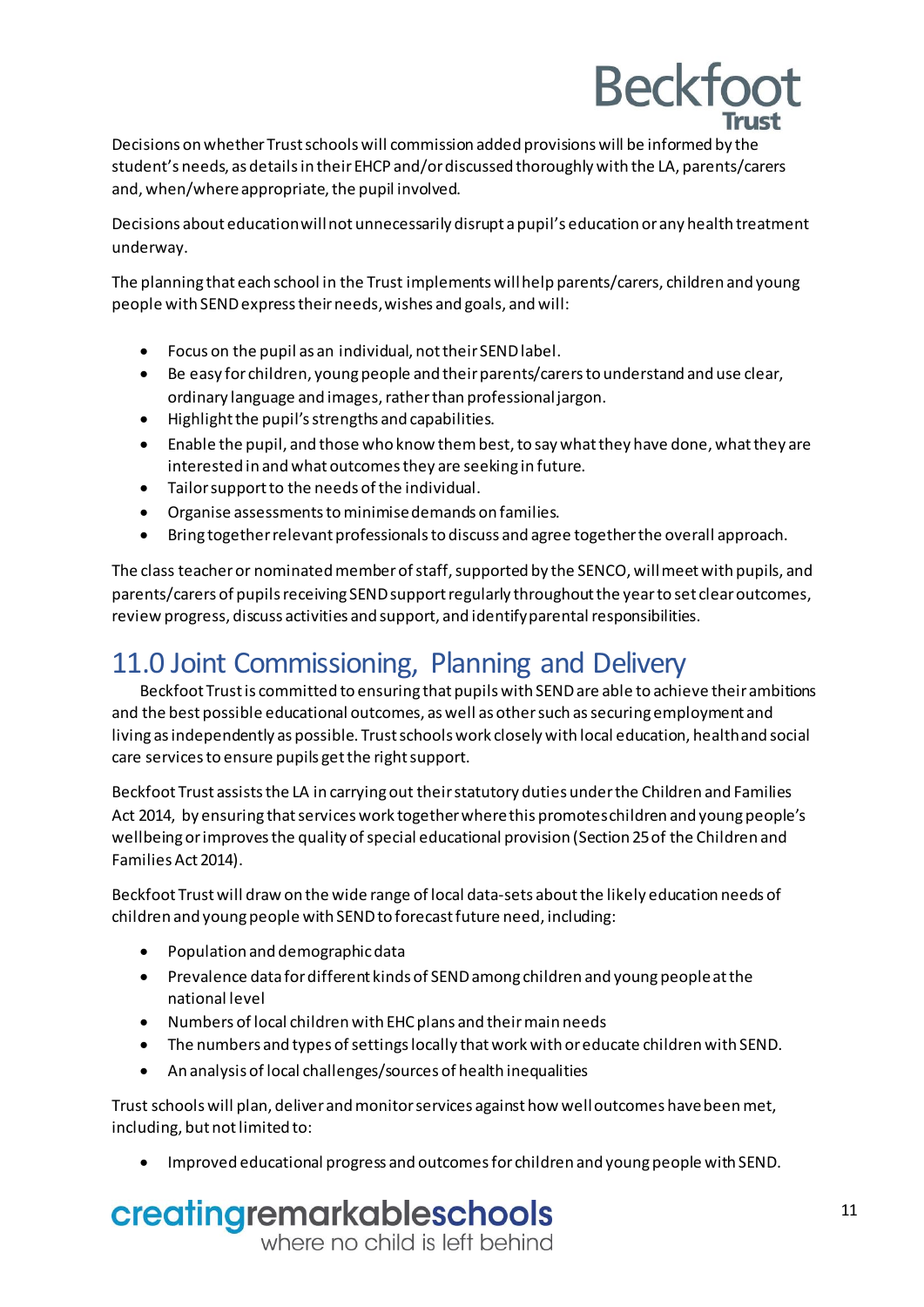- **Beckfoot**  Increasing the proportion of children with SENDwhose needs are identified priorto school entry.
- Where pupils with SEND also have a medical condition, their provision will be planned and delivered in coordination with the healthcare plan.
- SEND supportwill be adapted and/or replaced dependingon its effectiveness in achieving the agreed outcomes.

### <span id="page-11-0"></span>12.0Funding

Each school within the Beckfoot Trust will allocate the appropriateamount of core per-pupil funding and notional SEND budget outlined in the Local Offer for the SEND provision of its pupils.

Personal budgets are allocated from the LA's high needs funding block; Trustschools will continue to make SEND provision from its own budgets, even if a pupil has an EHC plan.

## <span id="page-11-1"></span>13.0Local Offer

In developing and reviewing the Local Offer Trust schools will adopt the following approach:

- **Collaborative:** Trustschoolswill work with LAs, parents and pupils in developing and reviewing the Local Offer. Trust schoolsmust also co-operate with those providing services.
- **Accessible:** The published Local Offerwill be easy to understand,factual and jargon free. It is structured in a way that relates to pupils and parents' needs (for example by broad age group or type of special educational provision). It will be well signposted and well publicised.
- **Comprehensive:**Parents and pupils will know what support can be expected to be available across education, health and social care from age 0 to 25 and how to access it. The Local Offerwill include eligibility criteria forservices, whererelevant, andmake it clearwhere to go for information, advice and support, aswell as how tomake complaints about provision or appeal against decisions.
- **Up-to-date:**When parents and pupils access the Local Offer, itis importantthat the information is up-to-date.

## <span id="page-11-2"></span>14.0Graduated Approach

Once a potential SENDhas been identified, Trustschools will employ the graduated approach to meeting the pupil's needs by:

- Establishing a clear assessment ofthe pupil's needs
- Planning, with the pupil's parents/carers,the interventions and supportto be putin place, as well as the expected impact on progress, development and behaviour, alongwith a clear date for review
- Implementing the interventions, with the support of the SENCO
- Reviewing the effectiveness of the interventions, andmaking any necessary revisions

### <span id="page-11-3"></span>15.0Assessment

Trust schools will, in consultation with the pupil's parents/carers, request a statutory assessment of SEND where the pupil's needs cannot be met through the resources normally available within Trust schools.

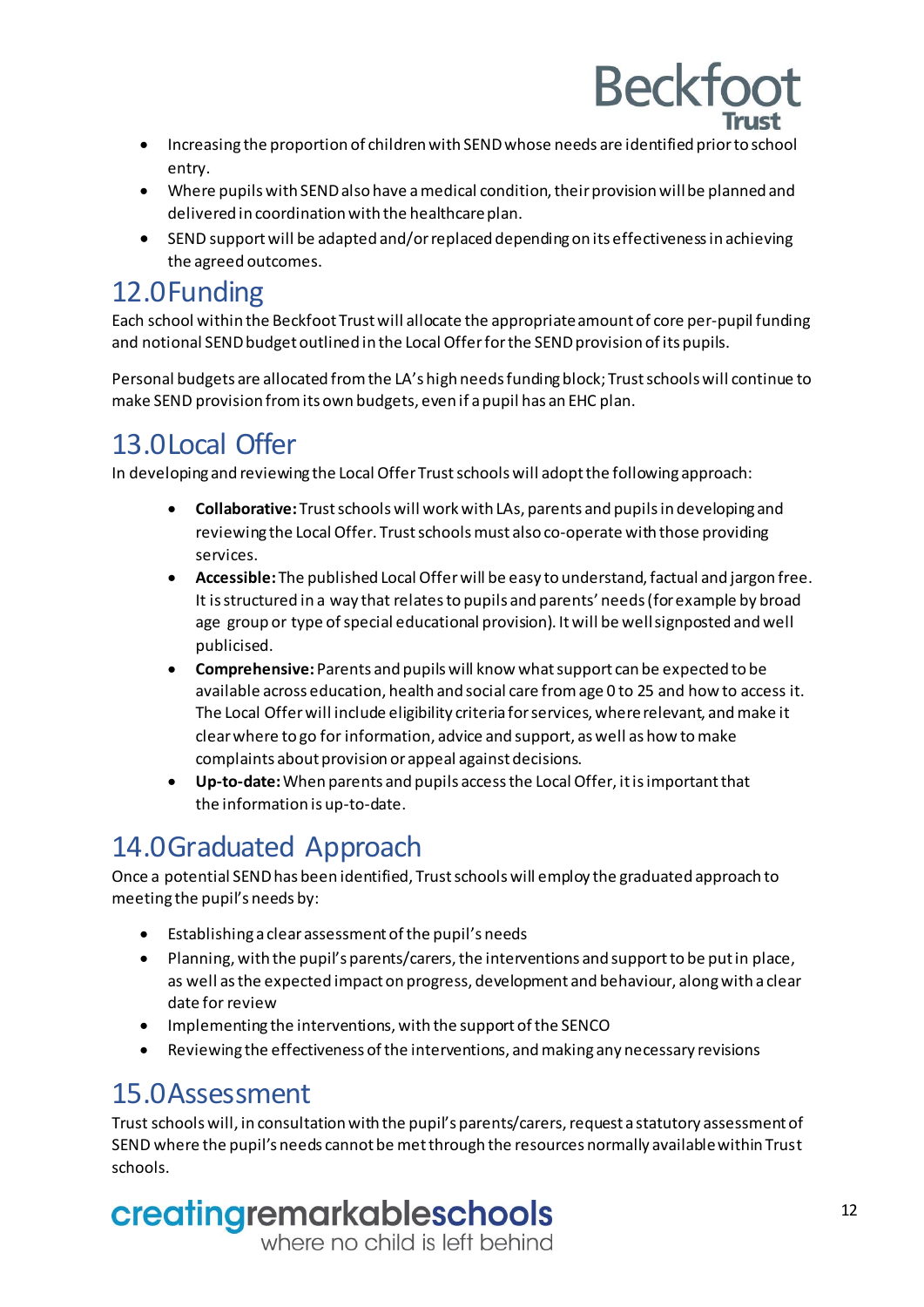

Consideration of whether SEND provision is required, and thus an EHC plan will start with the desired outcomes and the views of the parents/carers and pupil.

Trust schools will meet their duty to respond to any request forinformation relating to a statutory assessment within six weeks of receipt.

Trust schools will gather advice from relevant professionals about the pupil concerned, including their education, health and care needs, desired outcomes and any special education, health and care provision thatmay be required to meet theiridentified needs and achievedesired outcomes.

In tracking the learning and development of pupilswith SEND, Trust schoolswill:

- Base decisions on the insight of the pupil and their parents/carers.
- Set pupils stretching targets.
- Track their progress towards these goals.
- Review additional or different provision made for them.
- Promote positive personal and social development outcomes.
- Base approaches on the best possible evidence, and ensure that they are having the required impact on progress.
- Detailed assessments will identify the fullrange ofthe individual's needs, notjustthe primary need.
- Where possible, pupils' needs will be defined underthe SEND Code of Practice broad areas of need:
- Communication and interaction
- Cognition and learning
- Social, emotional andmentalhealth difficulties
- Sensory and/or physical needs
- Where a pupil continuallymakes littleor no progress, or is working substantially below expected levels, Trust schools will consult with parents/carers before involving specialists.

## <span id="page-12-0"></span>16.0Education Health Care (EHC) Plans

- Trust schools will fully cooperatewith the LA when research about the pupil is being conducted.
- Trust schools will provide the LA with any information orevidence needed.
- Allrelevant teachers will be involved in contributing information to the LA.
- If Trust schools decide to implement an EHC plan,the parents/carers and the pupil will be informed, including the reasons for this decision.
- Trust schools will meet their duty to provide parents/carers or the individual pupil with 15 calendar daysto consider and provide views on adraft EHC plan.
- If the decision istaken notto issue an EHC plan, Trust schools will consider and implement the recommendations of feedback from the LA regarding how the pupil's outcomes can be met through the Trust school's existing provision.
- If the LA decides not to issue an EHC plan, the parents/carers of the pupil, or the pupil themselves, will be informed within a maximum of 16 weeks from the initial request of an EHC assessment.
- Trust schools will admit any pupil that names a Trust school in an EHC plan or EHC needs assessment process.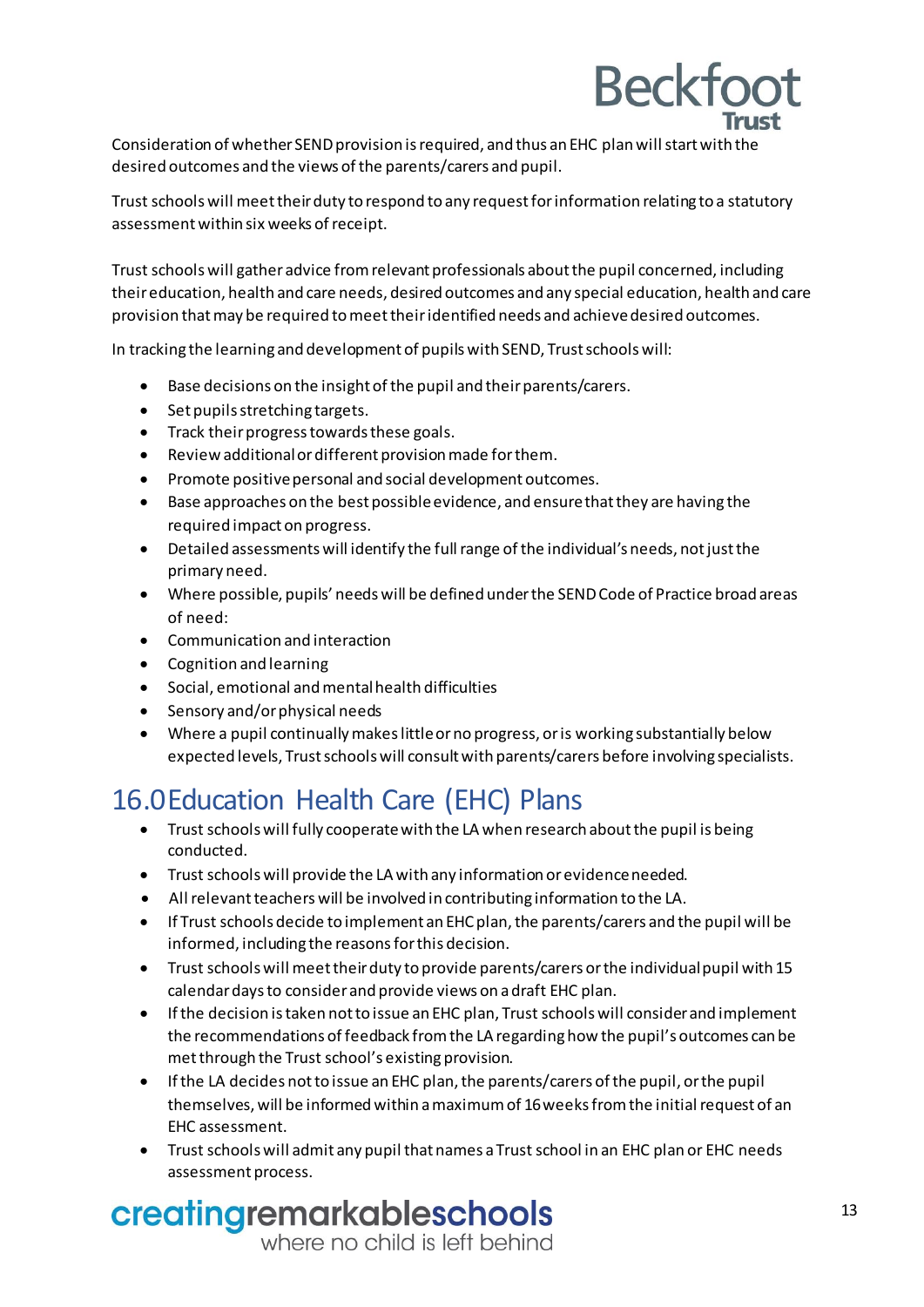- Trust school will ensure that all those teachingorworkingwith apupil named in an EHC plan are aware of the pupil's needs and that arrangements are in place tomeetthem.
- Allreasonable provisions will be taken by Trustschools in orderto provide a high standard of education.
- Relevant staff members will keep up-to-date with any necessary training.
- Staff will be briefed about any potential problems and a procedure will be put into place to deal with certain situations.
- Trust schools will specify the outcomes sought for a pupil in terms of specific, measurable, achievable, and realisticand time scaled (SMART) outcomes.
- Trust schools will ensurethat each pupil's EHC plan includes the statutory sections outlined in the SENDCode of Practice, labelledseparately fromone another.
- If a pupil's needssignificantly change, Trustschools willrequest a re-assessment of an EHC plan at least six months after an initial assessment.
- Thereafter, the headteacher will request the LA to conduct a re-assessment of a pupil wheneverthey feelit is necessary.
- Following the re-assessment, a final EHC plan will be issued within 14weeksfrom the request beingmade.
- Trust schools will ensurethat any EHC plan information is kept confidential and on a needto-know basis.
- Information regarding a pupil's EHC plan will only be shared with other educational institutes if the pupil is transferring there, in order for the institute to develop an individual learning plan.
- Trust schools will take steps to ensure that pupils and parents/carers are actively supported in developing and reviewing EHC plans.
- Where necessary, Trustschools will provide support from an advocate to ensure the pupil's views are heard and acknowledged.
- Trust schools will ensurethat parents/carers are consistently kept involved throughout the implementation of an EHC plan.
- Trust schools will hold the LA to account, so that the whole process of an EHC needs assessment and developmenttakes no longer,than 20weeksfromwhen the initial request was received.

## <span id="page-13-0"></span>17.0 Reviewing an EHC Plan

Schools within the Beckfoot Trust will:

- Cooperate to ensure an annual review meeting takes place, including convening the meeting on behalf of the LA if requested.
- Ensure that the appropriate people are given at leasttwo weeks' notice ofthe date ofthe meeting.
- Contribute any relevant information and recommendations aboutthe EHC plan to the LA, keepingparents/carers involved at all times.
- Ensure that sufficient arrangements are put in place in Trust schoolsto hostthe annual reviewmeeting.
- Cooperate with the LA during annual reviews.
- Lead the review of the EHC plan in order to create the greatest confidence amongst pupils and their family.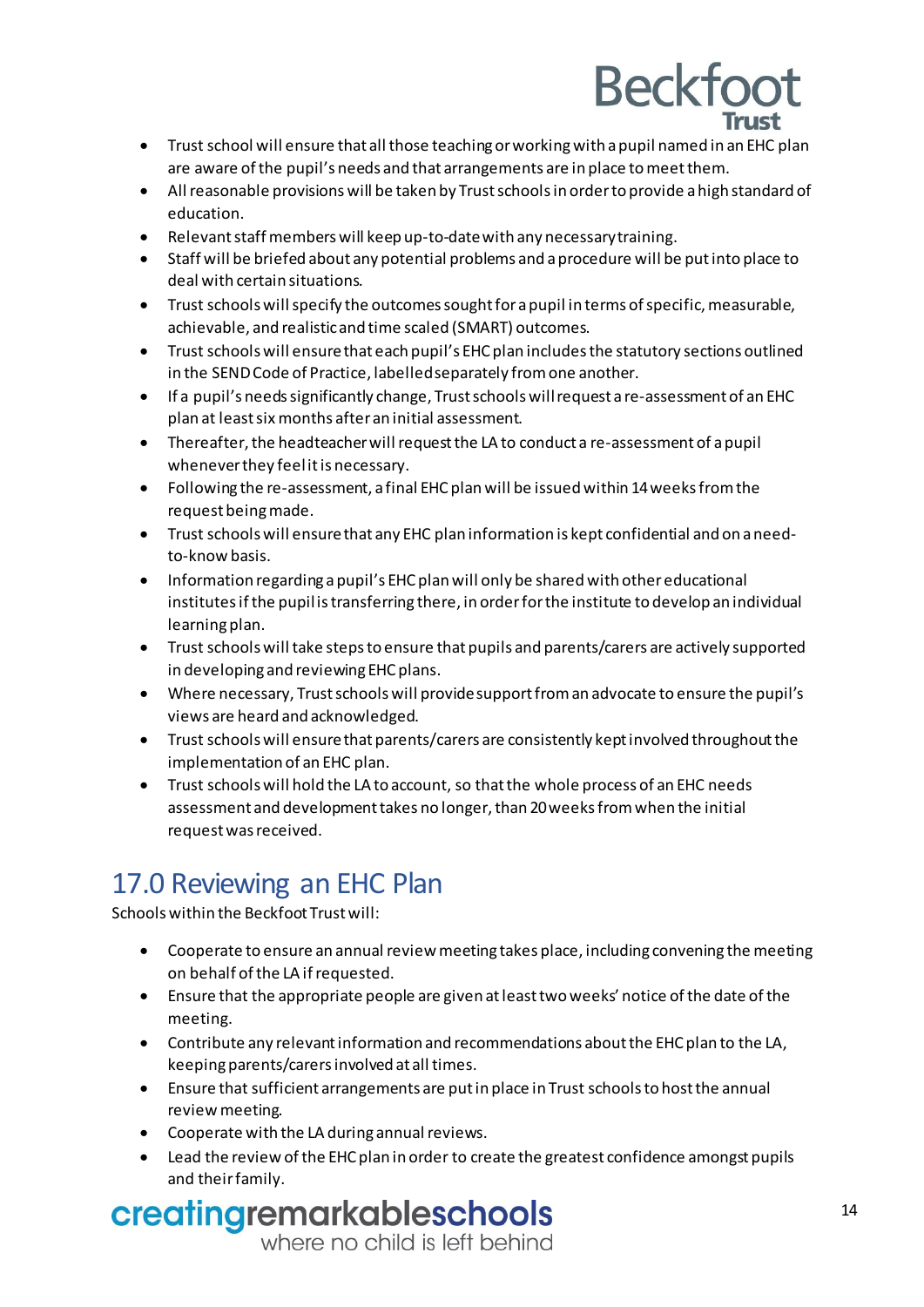- Seek advice and information about the pupil priorto the annualreviewmeeting fromall parties invited, and send any information gathered to all those invited, at leasttwo weeks in advance of the meeting.
- Prepare and send a report of the meeting to everyone invited within four weeks of the meeting, which sets out any recommendations and amendmentsto the EHC plan.
- Provide the LA and parents/carers with any evidence to support the proposed changes and giving those involved atleast 15 days to comment andmake representations.
- Clarify to the parents and pupil that they have the right to appeal the decisions made in regards to the EHC plan.

## <span id="page-14-0"></span>18.0Transferring Between Different Phases of Education

An EHC planmust be reviewed and amended in sufficient time priorto a pupil orstudentmoving between key phases of education, to allow for planning for and, where necessary, commissioning of support and provision at the new phase.

The review and any amendments must be completed by 15 February in the calendar year of the transfer at the latest for transfers into or between schools.The key transfers are the following:

- Early years provider to school
- Infant school to junior school
- Primary school to secondary school

For young people moving from secondary school to a post-16 institution or apprenticeship, the review and any amendments to the EHC plan, including specifying the post-16 provision and naming the institution, must be completed by the 31 March in the calendar year of the transfer.

## <span id="page-14-1"></span>19.0SEND Tribunal

- All disagreements about an EHC plan will be attempted to be resolved as quickly as possible, without the pupil's education suffering.
- In all cases, the Trust school's written complaints procedure will be followed, allowing a complaint to be considered informally at first.
- Following a parent's/carer's serious complaint or disagreement about the SEND provisions being supplied to a pupil, Trust schoolswill contact the LA immediately in order to seek disagreement resolution advice, regardless of whether an EHC Plan is in place.
- Where necessary, the headteacher will make the relevant parties aware of the disagreement resolution service.
- Parents/carers are made aware that Ofsted can consider complaintsrelating towholeschool SEND early years provision, if the problem has not been resolved informally.
- Trust schools will meet any requestto attend a SEND tribunal and explain any departure from its duties and obligations under the SENDCode of Practice.
- $\bullet$  Following the use of informal resolutions, the case will be heard in front of three people, who are independent of the management and runningof Trust schools.
- **If disagreements are not resolved at a local level, the case will be referred to the EFA.**
- Trust schools will fully cooperatewith the LA by providing any evidenceorinformation that is relevant.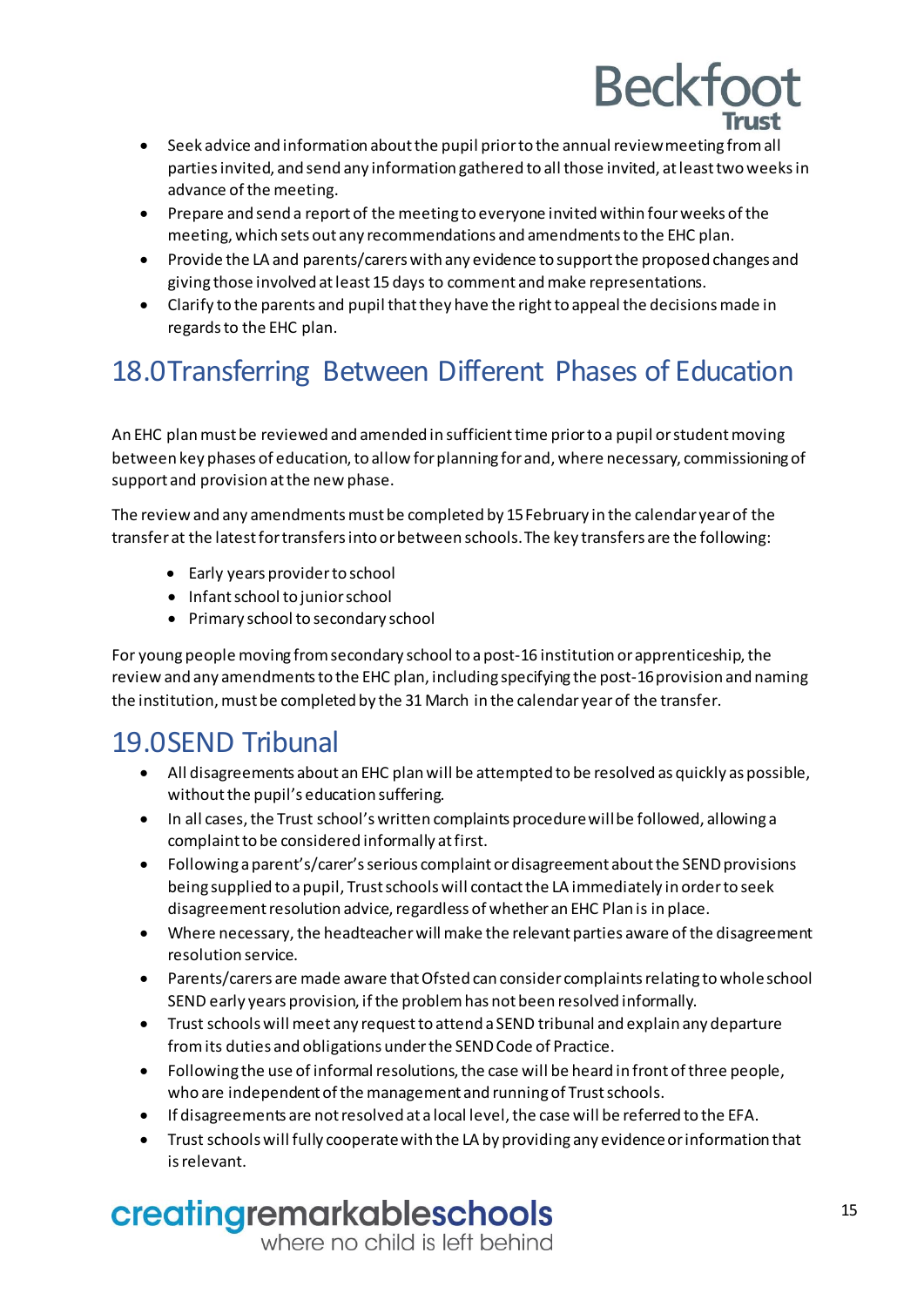

 Allstaff involved in the care ofthe pupil will cooperate with parents/carers in order to provide the pupil with the highest standard of support and education.

#### <span id="page-15-0"></span>20.0Supporting Successful Preparation for Adulthood Trust schools will:

- Ensure that pupils are supported to make a smooth transition towhateverthey will be doing next, e.g.moving on to highereducation.
- Engage with secondary schools and FE providers, as necessary,to help plan for any transitions.
- Transfer all relevant information about pupils to any educational institution that they are transferring to.
- If a pupil has been excluded, have a duty to arrange suitable, full-time education from the sixth day of a fixed periodexclusion and to provide full details of any SENDprovisions necessary, in accordance with Trust school's Exclusion Policy.
- If it is in the best interest of the pupils, considerthe commissioningof alternative provision, in line with any EHC plans in place, for pupils who face barriers to participate in mainstream education.
- Take an active role in preparing pupils with SEND for their transition into adult life, preparing them to achieve their ambitions in terms of higher education or employment, taking responsibility for their health, where they will live, their relationships, their finances, social integration and independence.
- Ensure that theymeet theirduty to secure independent, impartialcareers guidance for pupils in Years 8-13, including:
	- o Discussing preparation foradulthood in planningmeetings with pupils and parents/carers fromYear8.
	- o Helpingpupils and their families prepare forthe change in legalstatus once, a pupil is above compulsory school age.
	- $\circ$  Ensuring that careers advice and information provides high aspirations and a wide range of options for pupils with SEND.
	- o Helpingpupils and parents/carers understand and explore how the support they will receive in school willchange as theymove into different settings, and whatsupport they are likely to need to achieve theirambitions.
	- $\circ$  Securing access to independent, face-to-face support for pupils with SEND to make successful transitions.

## <span id="page-15-1"></span>21.0 Data and Record Keeping

Trust schools will:

- Include details of SEND, outcomes, action, agreed support, teaching strategies and the involvement of specialists, as part of its standard management information system to monitor the progress, behaviour and development of all pupils.
- Maintain an accurate and up-to-date registerofthe provisionmade for pupilswith SEND within main-stream schools.
- Show all the provision Trustschoolsmake that is different or additional to that offered through Trust school's curriculum on a provision map.